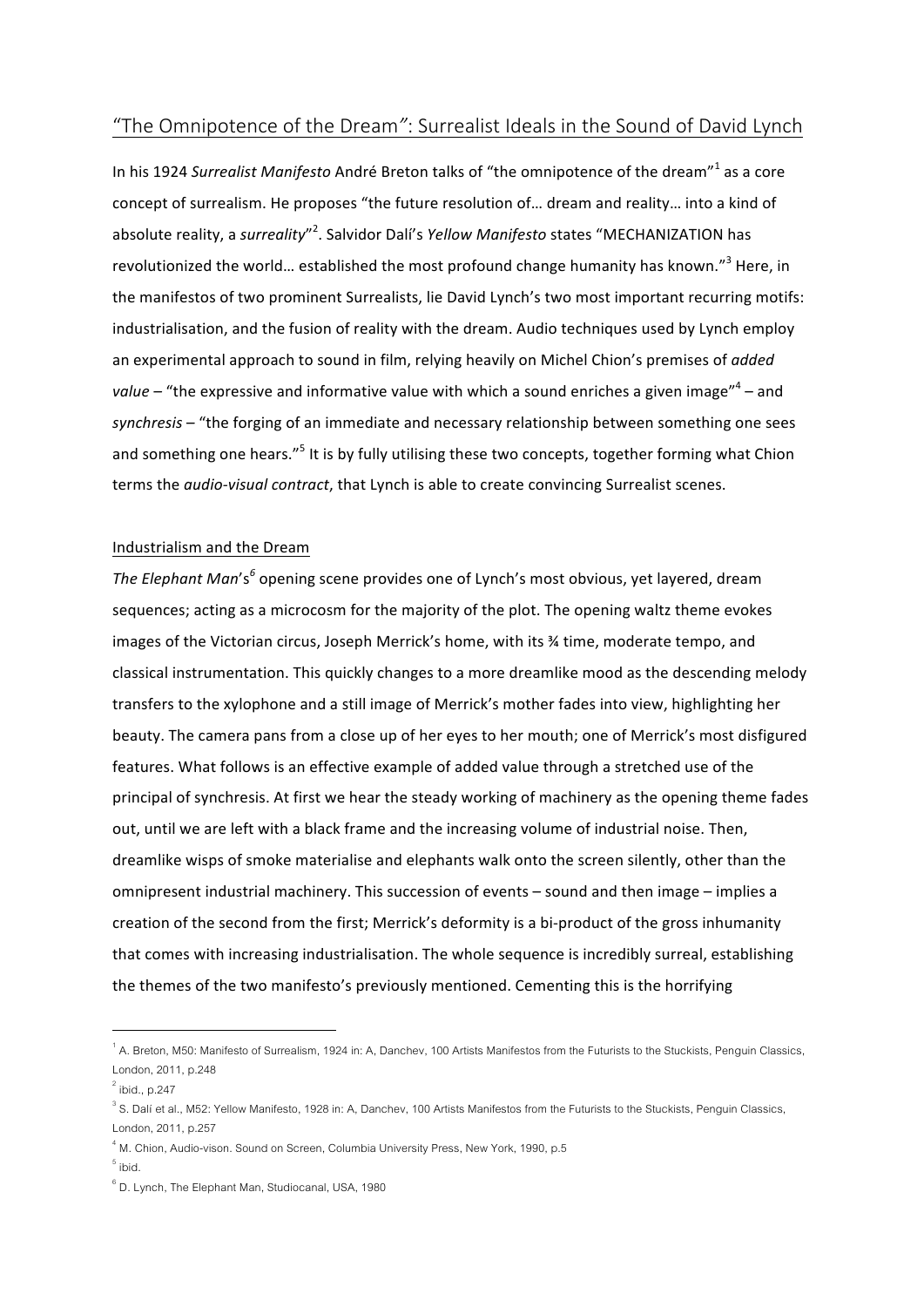combination of sound and image that follows. We begin to hear the elephants, however they appear aggressive and the shot cuts to the woman seen earlier. She falls and is writhing, appearing to be screaming in pain and fear (fig. 1)<sup>7</sup>, but the sound that we receive is not a scream, it is the sound of an elephant. Through synchresis we match the image with the sound and beauty becomes an object of horror. Through this scene it is implied that the contamination of beauty with the relentlessness of industrialisation is to blame for the human suffering left in the wake of factory closure, with the majority of this being carried through Lynch's use of sound. Moreover, the inclusion of the core plot points in this dream sequence is reflective of Sigmund Freud's theories on dream analysis and the unconscious – "it is only after seeing man as his unconscious, revealed by his dreams, presents him to us that we shall understand him fully"<sup>8</sup>. The theories of Freud were held in high regard by the Surrealists, particularly Breton, and underpin a huge number of their representations and thoughts of the dream, consciousness and memory.<sup>9</sup>



*Figure 1:* Opening Scene of *The Elephant Man*

Themes of industrialisation are present throughout Lynch's work, whilst the industrial soundscapes he became recognised for are somewhat sparsely integrated in *The Elephant Man*, we can hear them incessantly in Lynch's soundtrack to his first feature film, *Eraserhead*<sup>10</sup>. Here they are often unnatural sounds, not feasibly produced by any one object, which leads us to suppose we are viewing a subjective narrative from the viewpoint of Henry. In this way, the soundtrack changes the entire meaning of the film as we are now able to view the abstract scenes and strange manifestations as a product of Henry's own psychology, through a number of audio-visual

 $^7$  Lynch, 1980, op. cit.

<sup>8</sup> S. Freud, *Dream Psychology. Psychoanalysis for Beginners*, The James A. McCann Company, New York, 1920, p.13

<sup>&</sup>lt;sup>9</sup>Breton, op. cit., pp.244-245

<sup>10</sup> D. Lynch, *Eraserhead*, American Film Institute, USA ,1977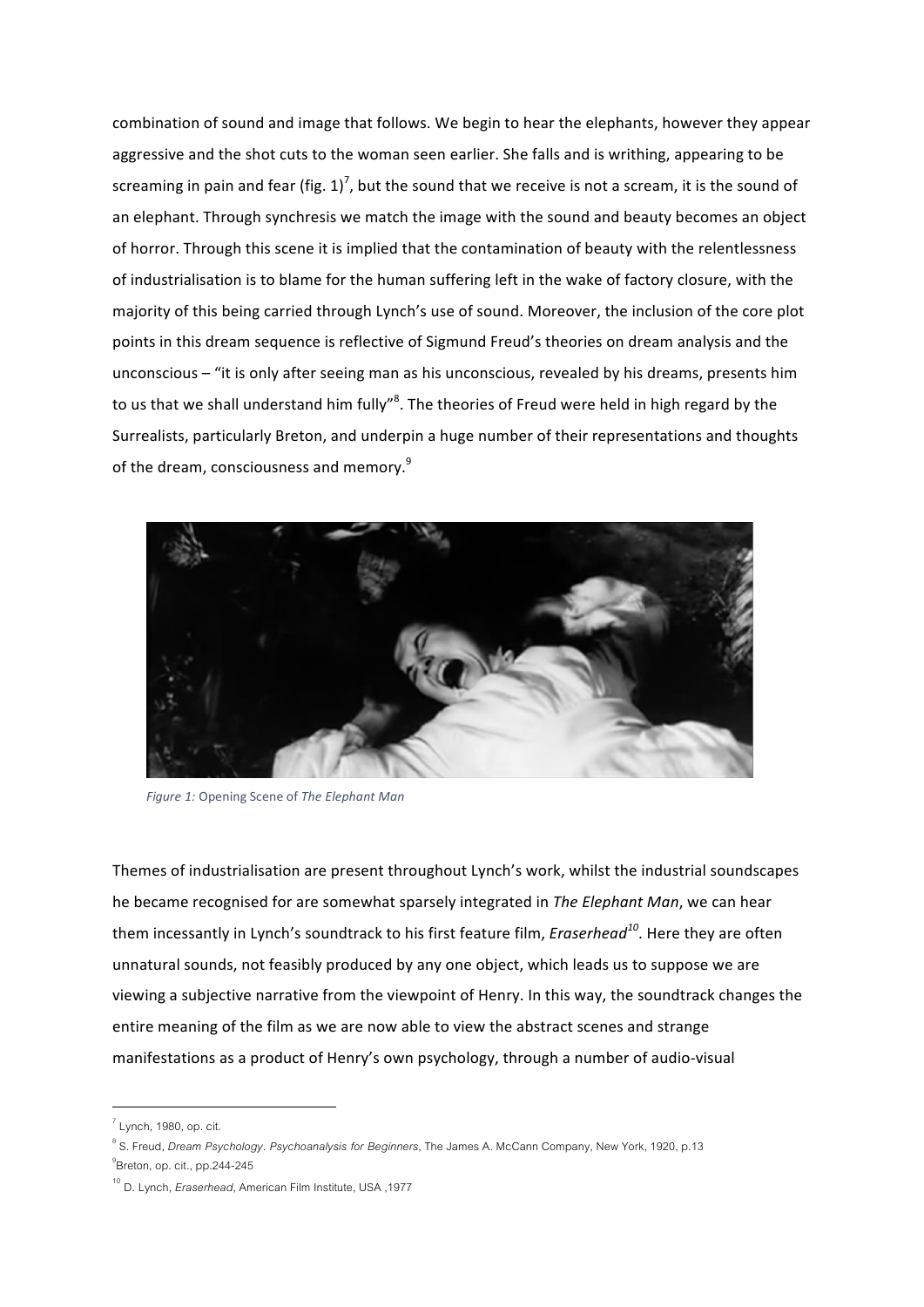abstractions we are able to see into the depths of his character. In this combination of image and soundtrack, Lynch has created a "resolution of dream and reality" $^{11}$  with Freudian undertones, especially in regard to the previous example of his thought. The whole film, more than a commentary on industrialisation, is a full realisation of the state of *surreality* that Breton speaks of, sewn together with auditory fabric. As director and film-sound theorist Vsevolod Pudovkin rightly states, "deeper insight into the content of the film cannot be given to the spectator simply by adding an accompaniment of natural sound"<sup>12</sup>. Lynch's work with film-sound is highly regarded, from his original soundtracks and compositions to his sound design. His short film *Industrial Soundscape*<sup>13</sup> (fig. 2) epitomises a fascination with synthesised sound and industrialisation. We see several abstract objects, not dissimilar in aesthetic to Man Ray's early and brutal surrealist sculpture<sup>14</sup> (fig. 3), moving to create the throb of industrialisation. Lynch has a high level of interest in sound however this comes, in part, from a source that appears unlikely – Jacques Tati.



*Figure* 2: The instruments of *Industrial Soundscape* **Figure** 3: Man Ray, The Gift



In an interview regarding Tati's film *Mon Oncle*<sup>15</sup> Lynch states "If you turned the sound off for a Jacques Tati movie... you'd be losing so much, maybe half of the humour."<sup>16</sup> Though the genres in which each director has worked are wildly different, they often share the themes of industrialism, as well as a reliance on the power of sound. In the opening scenes of Tati's *Playtime*<sup>17</sup> we see highly choreographed still shots of many people walking through a crowded airport, yet we only hear a small number of footsteps. The sound, done during post-production, leads our eye through the

<sup>&</sup>lt;sup>11</sup> Breton, op. cit., p.248

<sup>12</sup> V. Pudovkin, Asynchronism as a Principal of Sound Film,1929, p. in: Weis, Elisabeth and John Belton, ed. *Film Sound. Theory and Practice*, Columbia University Press, New York, 1985, p. 86-91

<sup>13</sup> D. Lynch, *Industrial Soundscape,* Internet film, Asymmetrical Productions, 2002

<sup>14</sup> Ray, Man, *The Gift*, 1921

<sup>15</sup> J. Tati, *Mon Oncle*, Gaumont, France, 1958

<sup>16</sup> *Once Upon a Time… Mon Oncle*, Television Programme, Enhance TV, Australia, 2011

<sup>17</sup> J. Tati, *Playtime*, Specta Films, France, 1967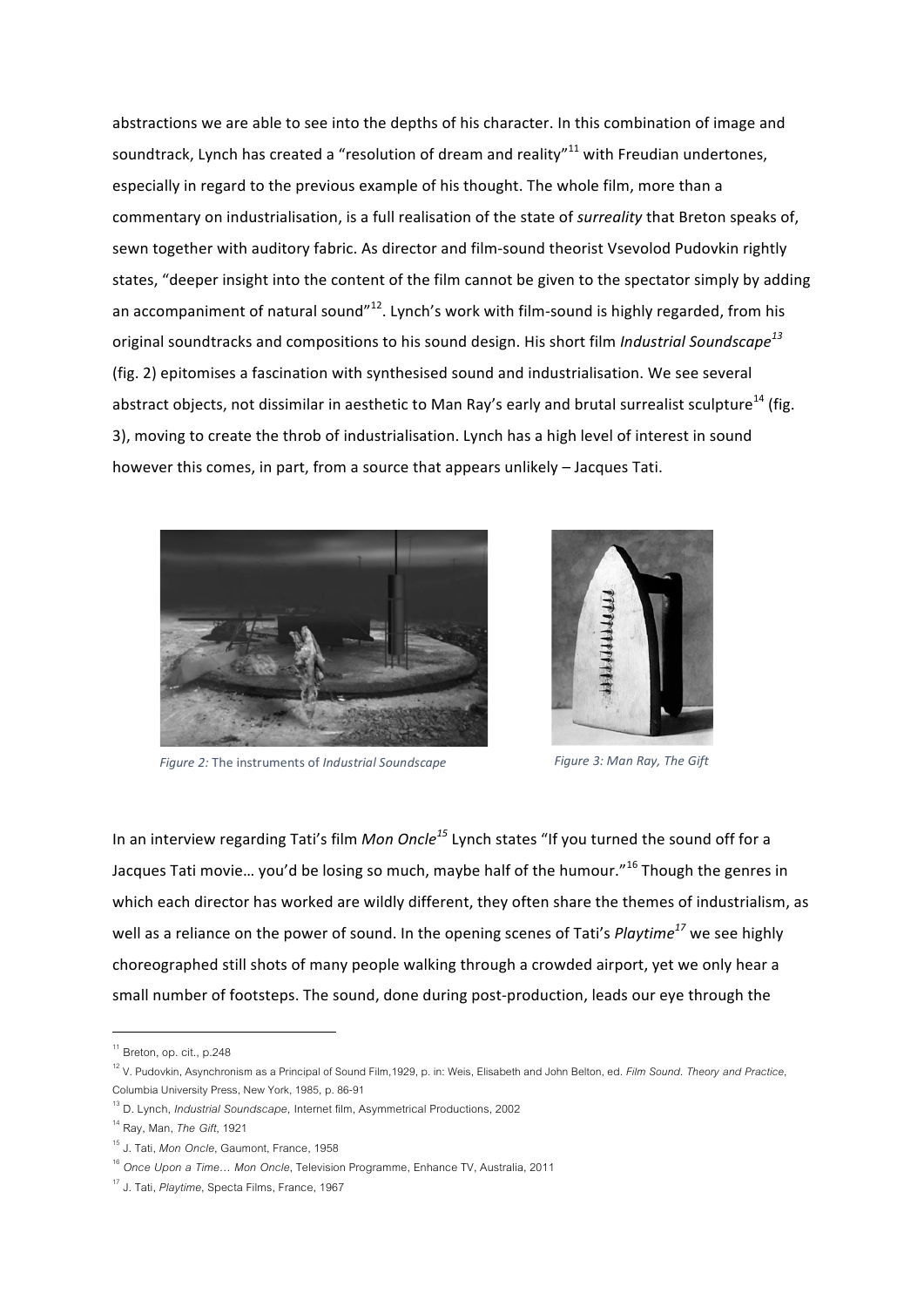scenes, maintaining a level of narrative. Most importantly the sound creates a form of absurdist slapstick humour through a manipulation of synchresis similar to Lynch's, whilst also offering at times a commentary on industrialism in Paris - though the film is set here all we ever see and hear are offices and infrastructure. It is interesting to note that Lynch also uses footstep sound effects unconventionally, through removing them. This can be seen immediately before they find Diane's dead body in *Mullholand Drive<sup>18</sup>*; Lynch removes the sound of footsteps whilst maintaining all other naturalistic sound. By doing this he creates an almost subconscious effect whereby we perceive that something is wrong with the 'reality' of the film but cannot recognise what it is, creating a huge level of tension. Tati also uses sound to create characters from objects, for example, the squeaking chairs heard as M. Hulot sits to wait in the corporate office block. The sound techniques used by Tati are described aptly by director Jean Epstein; "In drawing out the detail, in separating the sounds, in creating a sort of close-up of the sound... [we] can allow all beings, all objects to speak"<sup>19</sup>. These techniques can also be found in Lynch's films, however rather than satire, they appear as monstrous. For example, in *Eraserhead* the radiator becomes a symbol for all of Henry's fear, becoming increasingly loud in times of stress, pre-empting his fatherhood it causes a nearly unbearable roar of hissing within his mind.

### Human perceptions of reality

'Ceci n'est pas un pipe' (fig. 4)<sup>20</sup>; just as surrealist René Magritte comments on our perception of painting, Lynch does of sound. The painting questions the constructed nature of an image, it is not a real pipe as it cannot be stuffed with tobacco, it is merely the artist's representation. Though audio recording could be seen as more of a mechanical process than painting, John Berger states that this question of reproduction stands in regard to photography, another 'mechanical' medium. The

photographer selects one frame "from an infinity of other possible sights" $^{21}$ , therefore imposing their gaze on it, just as an audiorecordist selects their acoustic from a variety of others available. Audio recording is just as constructed as painting. Lynch takes dramatic advantage of, and intentionally lays bare, the



*Figure 4: The Treachery of Images - René Magritte*

 <sup>18</sup> D. Lynch, *Mullholand Drive,* Studiocanal, 2001

<sup>19</sup> J. Epstein, *Slow Motion Sound* in: in: E. Weis and J. Belton, ed. *Film Sound. Theory and Practice*, Columbia University Press, New York, 1985, p. 143-144

<sup>20</sup> Magritte, René. *The Treachery of Images*, 1928-29

<sup>21</sup> J. Berger, *Ways of Seeing,* Penguin Group, London, 1972, p.10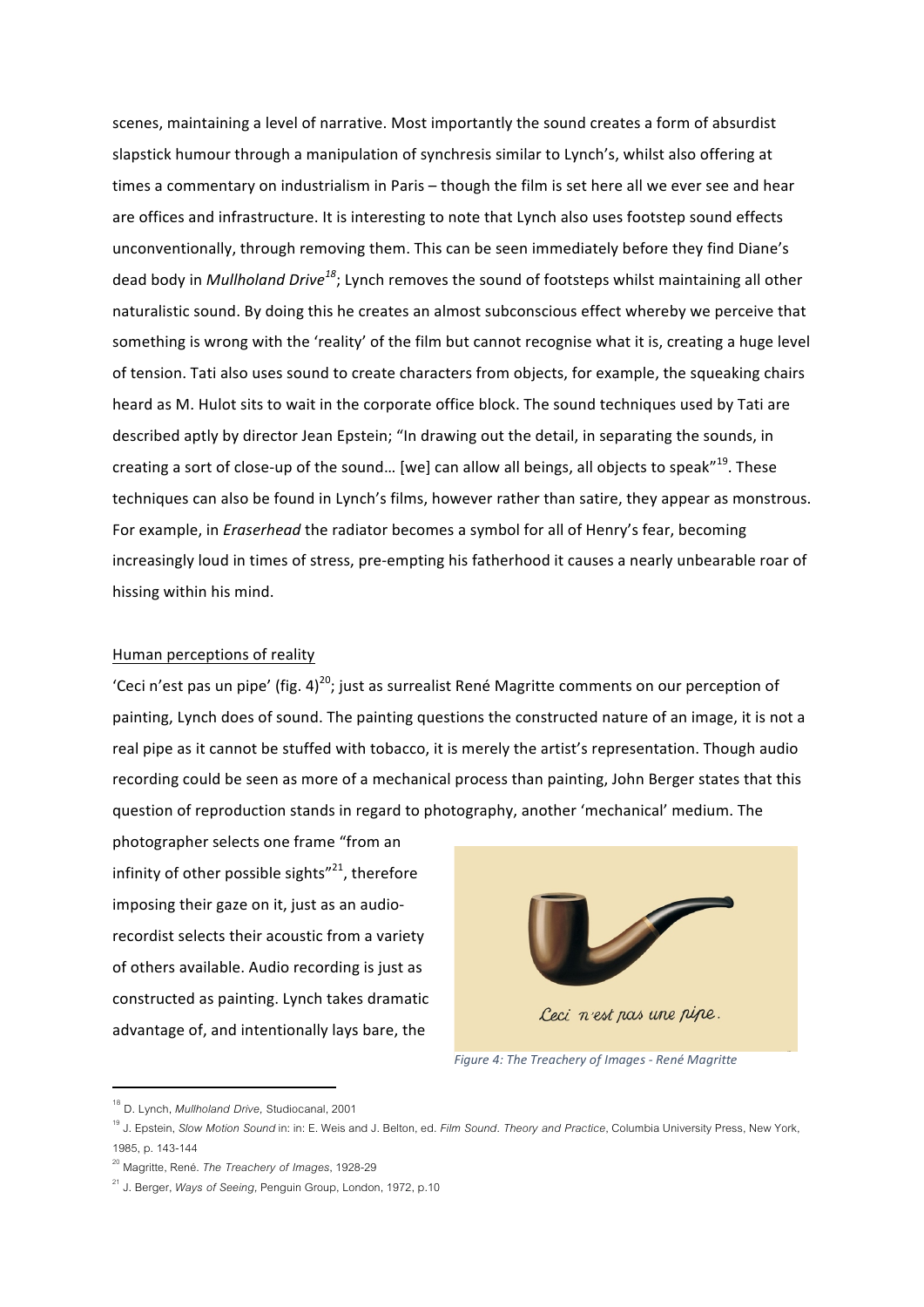difference between live performance and recording in *Mullholand Drive's Club Silencio*. The moment Betty and Rita enter the room the announcer shouts "There is no band...This is all a tape recording."  $22$ . This is the truth, all we hear when watching any film is an image of sound rather than the sound itself, but we are fooled by Chion's contract. Lynch furthers this notion through Rebekah Del Rio, directly after the announcer has finished. As she begins to sing, the characters are affected by the beauty of the song and start to cry, however halfway through the performance she passes out and the song continues. Betty and Rita look stunned, even angry, and leave; feeling tricked despite the forewarning of the announcer. This is stunning use of, and commentary on, sound in film. At once distorting an audience's perception of reality and making them aware of its constructed nature, all happening in the extended dream sequence that makes up the first two acts of the film; *Ceci n'est pas une voix*.

Influential French philosopher Henri Bergson wrote in Paris during the same years as the formation of Surrealism. His revolutionary thought about the nature of time, which he terms *duration*, bares resemblance to later representations of it by surrealist artists. Dalí's *The Persistence of Memory*<sup>23</sup> (fig 5.) could be seen to consider Bergson's theory, depicting a dreamscape in which time is fluid<sup>24</sup>.



*Figure 5:* Salvador Dalí - *The Persistence of Memory*

A key point of Bergson's thinking is that human experience of time is not mechanical, it is "moving, coloured and living"<sup>25</sup>. It is also dependant on memory, Bergson theorises that experiencing rather than analysing duration is dependent on *intuition*, or consciousness, which he determines is

 $22$  Lynch, op. cit., 2001

<sup>23</sup> Dalí, Salvador, *The Persistence of Memory*, 1931

<sup>24</sup> Smarthistory. Art, history, conversation., *Dali the Persistence of Memory*, Youtube, uploaded 11 Dec 2012, accessed Thurs 11 Jan 2018, https://www.youtube.com/watch?v=6mp-fBJNQmU

<sup>&</sup>lt;sup>25</sup> H. Bergson, *The Creative Mind. An Introduction to Metaphysics*, Carol publishing group, 1992, p.169

<sup>(</sup>note: *Introduction to Metaphysics* was originally an essay, penned in 1903, *The Creative Mind* was originally published as a collection of related essays and lectures in 1934)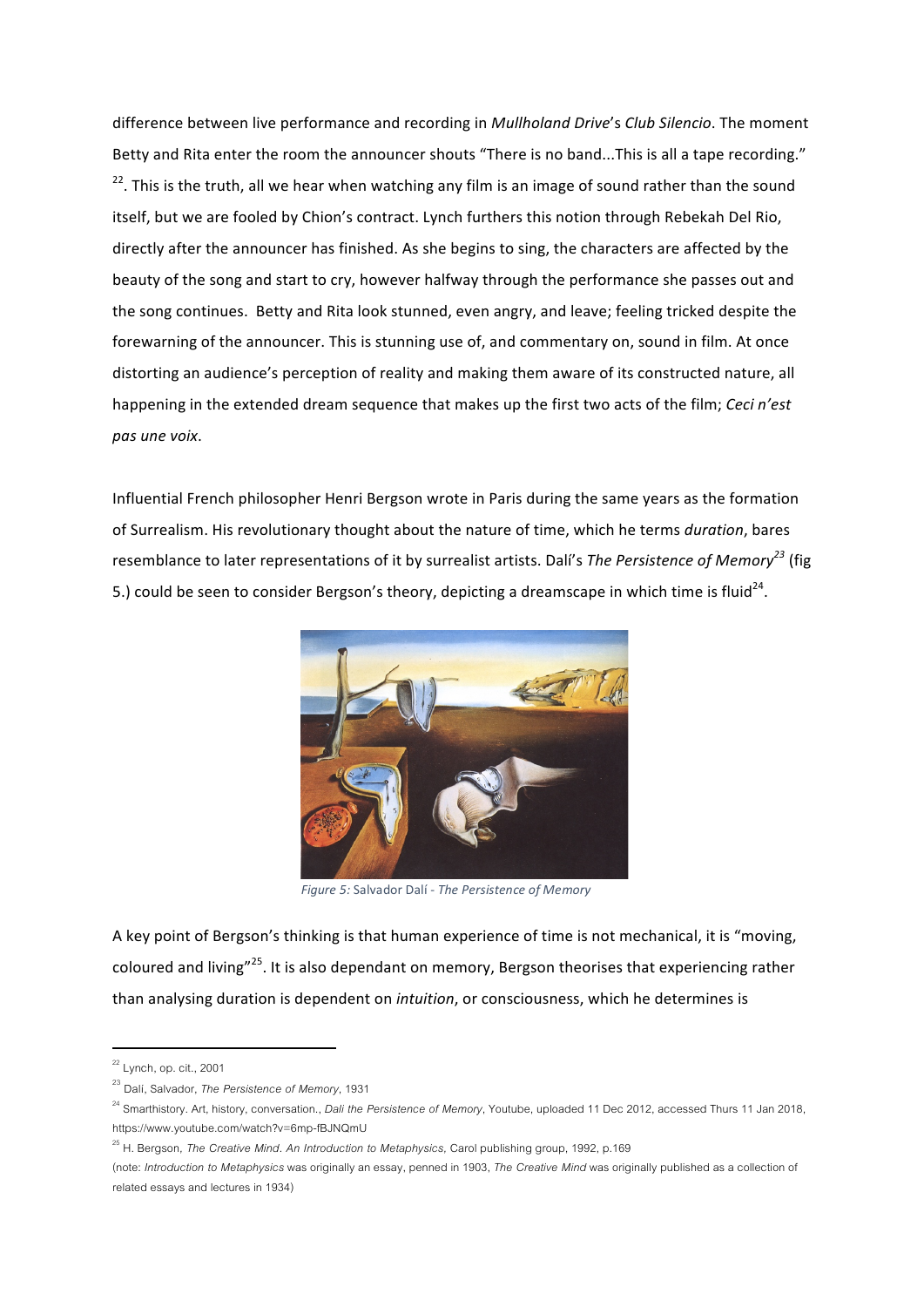composed of every moment we individually experience, stating "inner duration is the continuous life which prolongs the past into the present."<sup>26</sup>. Finally, in trying to summarise the difference between duration and common perceptions of time Bergson theorises:

> By an Illusion deeply rooted in our mind, and because we cannot keep from considering analysis as equivalent to intuition, we begin by distinguishing, for the whole length of the movement, a certain number of halts or points which, willy-nilly, we make part of the movement. Faced with our inability to recompose movement with these points we intercalate other points, in the belief that we are thus keeping closer to what mobility there is in movement. Then, as mobility still escapes us, we substitute for a finite and definite number of points a number "infinitely increasing"  $-$  trying thus, but vainly, through the movement of our thought, which indefinitely pursues the addition of points to points, to counterfeit the real and undivided movement of the mobile.<sup>27</sup>

The melting clocks of Dalí's painting could be seen to represent the fluid, associative nature of human temporal perception. It is as if Dalí has captured one of the "points" that Bergson talks of, and demonstrated that it is impossible for time to reside in this space. Film, although a succession of images and sound in time, has not been made fixed until it has been recorded (demonstrated in the earlier point on *The Treachery of Images*), even then it is possible to manipulate through editing. Therefore, it's relevance to capturing moments and concepts of duration stands more so in nonlinear films such as *Inland Empire<sup>28</sup>*; which recreates the associative nature of human perception through its multiple twisting narratives, lack of plot, and it's expanding and contracting within its own temporal universe. It "emphasises allusion rather than progress"<sup>29</sup>. This is arguably Lynch's masterpiece, it presents a world in which everything is melding and disintegrating simultaneously, a three-hour feature shot by Lynch on a low fidelity camcorder. It was filmed in Łódź and Los Angeles also including scenes from Lynch's *Rabbits*<sup>30</sup>. It is a terrifying combination of associations between timelessness, prostitution, gang crime, death, Hollywood and the deconstruction of the viewer's perspective. At points there is a metafiction and it becomes difficult to distinguish the 'real' scenes

 $26$  Ibid., p.179

 $27$  ibid., p.181

<sup>28</sup> D. Lynch, *Inland Empire*, Studiocanal, 2007

<sup>29</sup> R. Martin, *The Architecture of David Lynch*, Bloomsbury academic, London, 2014, p.

<sup>30</sup> D. Lynch, *Rabbits*, web-series, 2002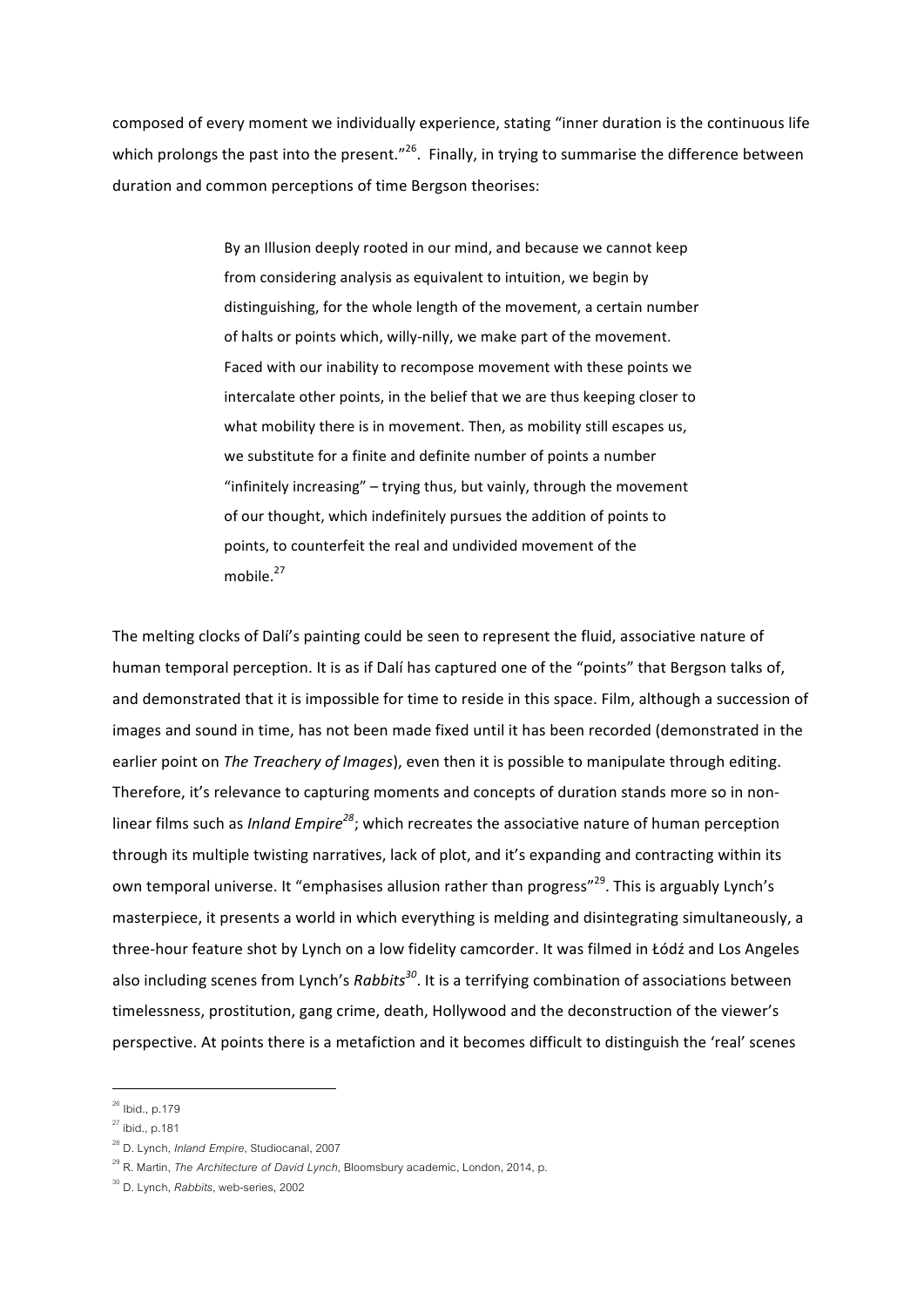and those of the secondary narrative. Lynch stated "This film is very different because I don't have a script. I write the thing scene by scene"<sup>31</sup>. His associative process reflects Bergson's theory. The film often references the fluidity of its own time, using the metaphor of pushing a cigarette through a piece of folded silk. Lynch creates a non-linearity held together through common sound elements. Throughout, we hear the same vinyl record, unsolicited laughter, rain and telephones ringing, used to signify changing narratives. The film sound is used to stitch together the visuals and is indispensable to the fluidity of the work, therefore it's portrayal of time and relation to surrealism.

In conclusion, Lynch's films are filled with surrealist sentiment, with a clear portrayal of concepts dating back to Dalí, Magritte and Breton. It is also clear that Lynch is sophisticated in his use of sound, whether thematically, subconsciously, conceptually or practically. He makes full use of Michel Chion's audio-visual contract and stretches the principal of synchresis to its limit in order to achieve scenarios that would never have their emotional impact or depth of meaning, without the attention to detail and reverence given to sound effects and soundtrack.

<sup>31</sup> C. Atwood and R. Roth, *A Dog's Trip to the Chocolate Shop - David Lynch*, Healthy Wealthy and Wise, September 2005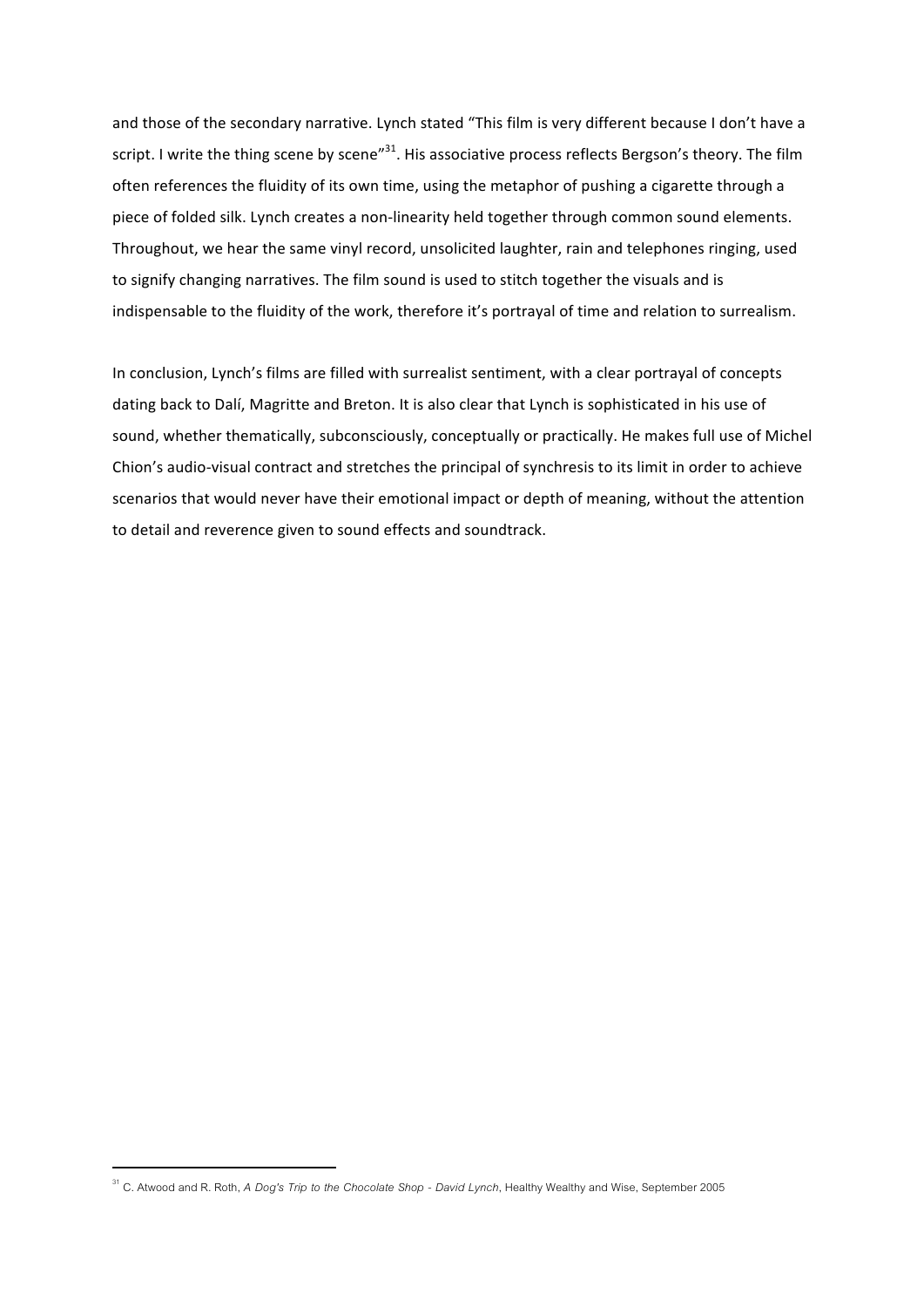### Bibliography

Attwood, Chris, Roth, Robert, *A Dog's Trip to the Chocolate Shop - David Lynch*, Healthy Wealthy and Wise, September 2005.

Berger, John, *Ways of Seeing*, Penguin Group, London

Bergson, Henri, *The Creative Mind. An Introduction to Metaphysics*, Carol publishing group, 1992.

Chion, Michel, *Audio-Vision. Sound on Screen*, Columbia University Press, New York, 1990. Danchev, Alex, 100 Artists Manifestos from the Futurists to the Stuckists, Penguin Classics, London, 2011.

Freud, Sigmund, *Dream Psychology. Psychoanalysis for Beginners*, The James A. McCann Company, New York, 1920.

Freud, Sigmund, *The Interpretation of Dreams*, Macmillan, London, 1909.

Gorban, Claudia, 'Narrative Film Music'. *Yale French Studies, No. 60, Cinema/Sound*, 1980

Martin, Richard, *The Architecture of David Lynch*, Bloomsbury Academic, London, 2014.

*Once Upon a Time... Mon Oncle*, Television Programme, Enhance TV, Australia, 2011.

Tzara, Tristan, Seven Dada Manifestos and Lampisteries, Calder Publications, 2011.

Weis, Elisabeth, Belton John, ed. Film Sound. Theory and Practice, Columbia University Press, New York, 1985.

www.smarthistory.org, accessed tues 9<sup>th</sup> Jan, 2018 www.michelchion.com, accessed wed 10<sup>th</sup> Jan 2018 https://plato.standford.edu, accessed thurs,  $11<sup>th</sup>$  Jan 2018